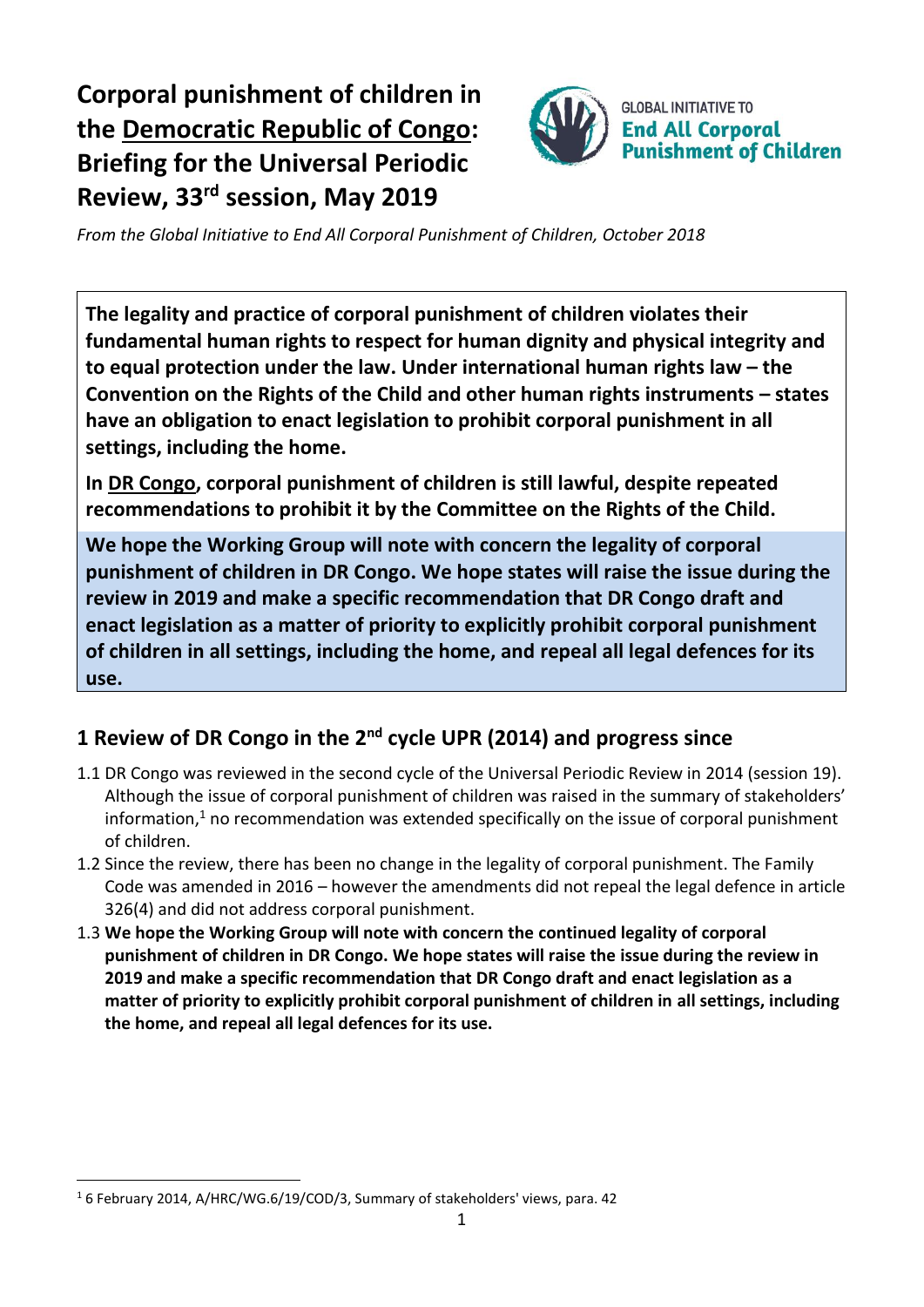### **2 Legality of corporal punishment in DR Congo**

#### *Summary of current law and reforms needed to achieve prohibition*

Corporal punishment in DR Congo is prohibited in schools and as a sentence for a crime but it is still lawful in the home, in alternative and day care settings, and in penal institutions. Legislation should be enacted to explicitly prohibit all corporal punishment in all settings, including the home, and all legal defences for its use, including in the Family Code 1987, should be repealed.

- 2.1 *Home (lawful):* Article 326(4) of the Family Code 1987 states that "a person exercising parental authority may inflict reprimands and punishments on the child to an extent compatible with its age and the improvement of its conduct". Provisions against violence and abuse in the Criminal Code 1940, the Family Code 1987 and the Constitution 2006 are not interpreted as prohibiting all corporal punishment in childrearing. Article 57 of the Child Protection Code 2009 confirms the right of the child to protection from all forms of violence and states that discipline in the home, schools and institutions should be administered with respect for the child's humanity but it does not explicitly prohibit corporal punishment and is diminished by the authorisation contained in the Family Code.
- 2.2 In 2011, a draft Revised Family Code was under consideration, following a review from a gender perspective. In 2016, the Law amending and supplementing Law No. 87-010 of 1 August 1987 on the Family Code (Loi modifiant et completant la Loi N°87-010 Du 1er Aout 1987 portant Code de la Famille) was passed. The new law did not repeal Article 326(4) and does not mention corporal punishment.
- 2.3 *Alternative care settings (lawful):* Corporal punishment in alternative care settings is lawful under the right of those with parental responsibility to punish the child in article 326 of the Family Code 1987. According to article 57 of the Child Protection Code 2009, discipline in public and private care institutions should be administered humanely but corporal punishment is not explicitly prohibited.
- 2.4 *Day care (lawful):* Corporal punishment is lawful in early childhood care and in day care for older children under the right of those with parental responsibility to punish the child in article 326 of the Family Code 1987. According to article 57 of the Child Protection Code 2009, discipline in public and private care institutions should be administered humanely but corporal punishment is not explicitly prohibited.
- 2.5 *Schools (unlawful):* Corporal punishment is unlawful in schools under Ministerial decision No. MINEPSP/CABMIN/00100940/90 of 1 September 1990 establishing internal regulations for students, which does not include corporal punishment among permitted penalties. Article 57 of the Child Protection Code 2009 states that discipline in schools should be administered humanely, but it does not explicitly prohibit corporal punishment.
- 2.6 *Penal institutions (lawful):* Corporal punishment is lawful as a disciplinary measure in penal institutions. There are various prohibitions of ill-treatment of detainees, including in Decree-Law No. 017-2002 setting out the code of conduct for state officials, circular No. 04/008/JM/PHR/70 on intervention by judicial police officers (1970) and the Constitution 2006, and article 57 of the Child Protection Code 2009 states that discipline of children should be carried out humanely, but